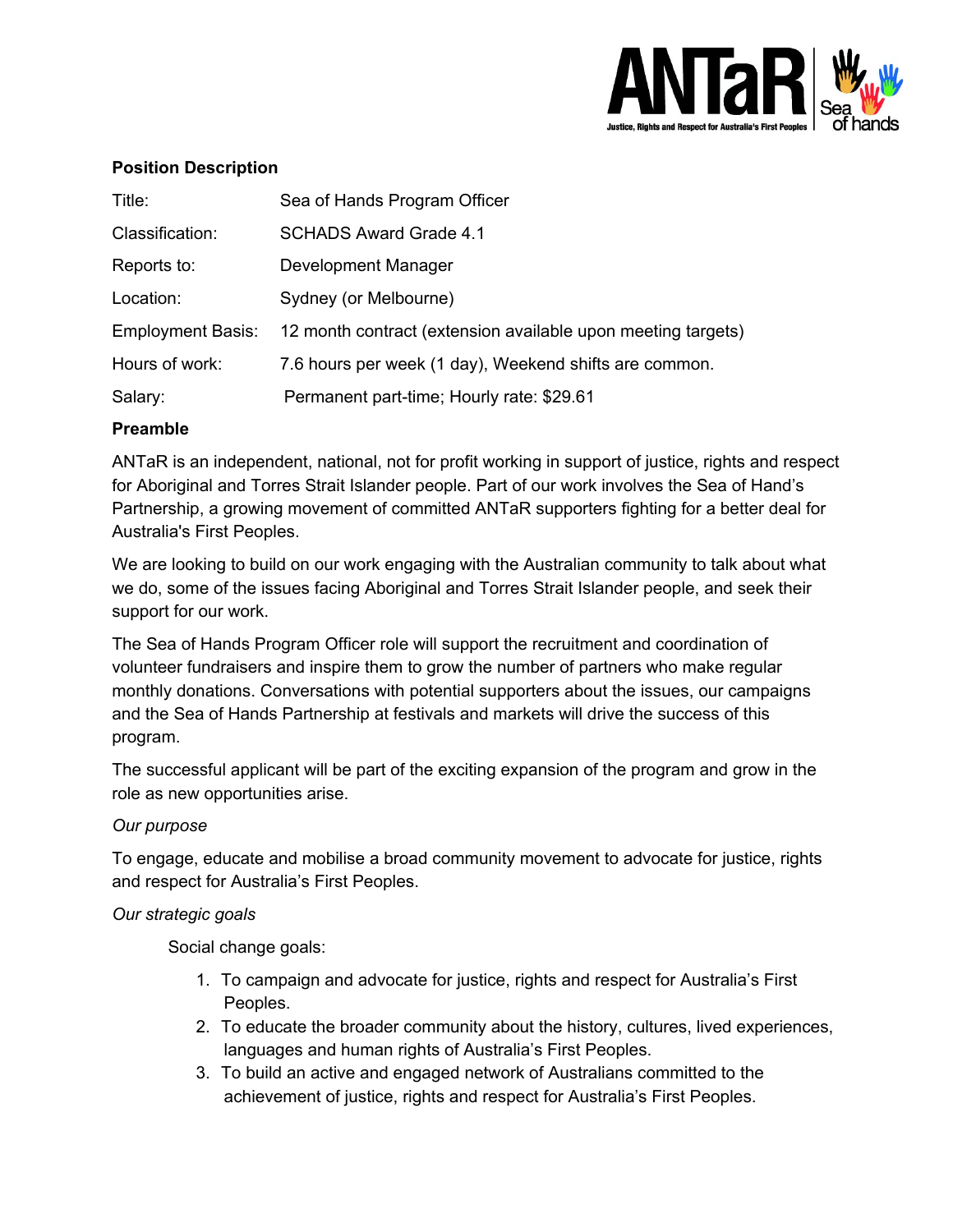

Enabling goals:

- 4. To acquire and engage supporters and partners to build a sustainable income stream to grow our organisation and our impact
- 5. To be cohesive and effective.
- 6. To be accountable and transparent.

# **Scope of the position**

The Sea of Hands Program Officer will have a hands on role driving the growth and impact of Sea of Hands Partnership - a group of Australian's making a monthly donation to support ANTaRs work.

The focus of the position will be on coordinating volunteer representatives of the Sea of Hands Partnership to fundraise at a schedule of festivals, events and markets. Initially in Sydney and Melbourne. It is expected that the program will grow as we hold more events and attract more partners and volunteers.

The position requires professional volunteer coordination skills and the ability to maintain the required levels of trained and effective volunteers. It will have a critical role in inspiring, motivating and helping volunteer representatives to effectively pitch signups to the Sea of Hands Partnership.

The Program Officer is also expected to represent ANTaR at the community festivals and events. Some shifts will be on weekends at events and others will be on a weekday in the office.

# **1. Key Responsibilities**

- 1.1. Represent ANTaR at the program's events and persuade Australians to contribute to and participate in the Sea of Hands Partnership.
- 1.2. Follow up calls relating to leads in progress, card declines, anniversary update calls and upsell calls.
- 1.3. Advertise and promote volunteer opportunities to ensure a steady stream of volunteers.
- 1.4. Support the induction and training of new volunteer representatives.
- 1.5. Complete and monitor the volunteer roster.
- 1.6. Assist in inducting and training new representatives
- 1.7. Report progress, team issues, roster issues, grievances and successes to Development Manager.